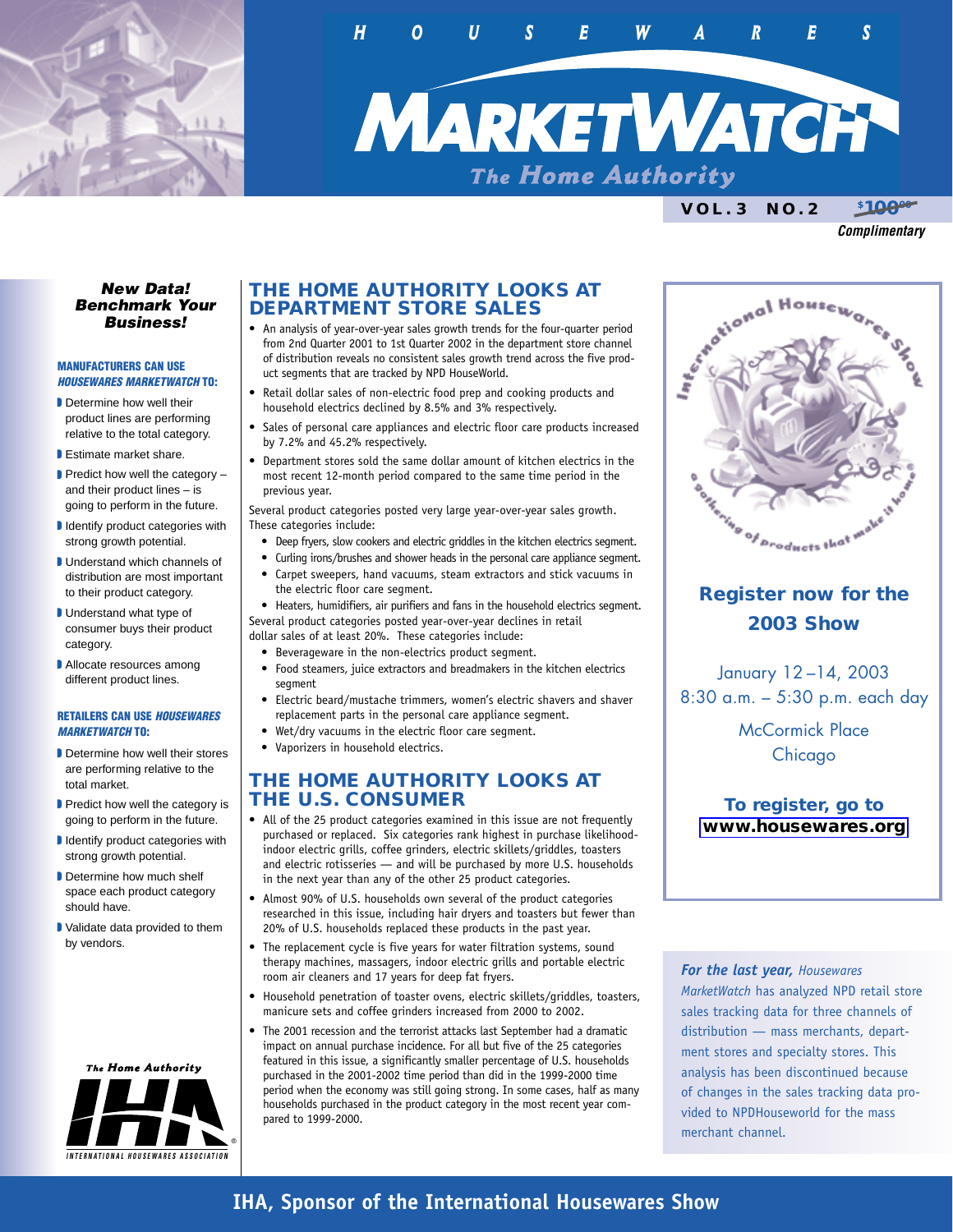# **DEPARTMENT STORE TREND INDICATORS —** *Non-Electrics*

### **The non-electric food prep and tabletop products business is down in department stores.**

In the department store channel of distribution, retail dollar sales of non-electrics for prep and tabletop products declined by 8.5% over the past 12-month period compared to the same time period in the previous year.

### **The food prep/cooking product categories did better than the tabletop non-electrics categories.**

Although bakeware and cutlery retail dollar sales declined over the past 12 months compared to the same time period in the previous year, each product category declined at a rate of less than 5%. Cookware retail dollar sales actually increased during the same time period. In contrast, while dinnerware sales declined by just 6%, the rate of decline for beverageware and flatware were 21% and 10% respectively.



### **YEAR OVER YEAR SALES GROWTH 2nd Quarter 2001 through 1st Quarter 2002** Percent Change in Dollars Department Store Channel ONLY

|                                  |                            | Q2 2001  | Q3 2001                          | Q4 2001  | Q1 2002                                                 | Total    |  |
|----------------------------------|----------------------------|----------|----------------------------------|----------|---------------------------------------------------------|----------|--|
|                                  |                            |          | Food Prep/Cooking                |          |                                                         |          |  |
| Only<br>category<br>that<br>grew | Cookware                   | $-5.1%$  | $-15.1%$                         | 6.7%     | $-4.5%$                                                 | $-3.4%$  |  |
|                                  | <b>Bakeware</b>            | 0.7%     | $-8.5%$                          | 13.3%    | $-3.9%$                                                 | 2.6%     |  |
|                                  | Cutlery                    | $-6.8%$  | $-12.7%$                         | 0.7%     | $-4.5%$                                                 | $-4.9%$  |  |
|                                  |                            |          | Tabletop                         |          |                                                         |          |  |
|                                  | Dinnerware                 | $-6.6%$  | $-6.7%$                          | $-1.9%$  | $-10.4%$                                                | $-6.0%$  |  |
|                                  | Beverageware               | $-14.7%$ | $-19.3%$                         | $-27.8%$ | $-18.6%$                                                | $-21.2%$ |  |
|                                  | <b>Flatware</b>            | $-8.5%$  | $-11.3%$                         | $-7.3%$  | $-13.9%$                                                | $-10.0%$ |  |
|                                  |                            |          |                                  |          |                                                         |          |  |
|                                  | <b>Total Non-Electrics</b> | $-7.9%$  | $-12.3%$                         | $-7.2%$  | $-10.1%$                                                | $-8.5%$  |  |
|                                  | Source: NPDHouseworld      |          |                                  |          |                                                         |          |  |
|                                  |                            |          | Double digit<br>rates of decline |          | Much greater rate of decline<br>than any other category |          |  |

## Sales growth in Q4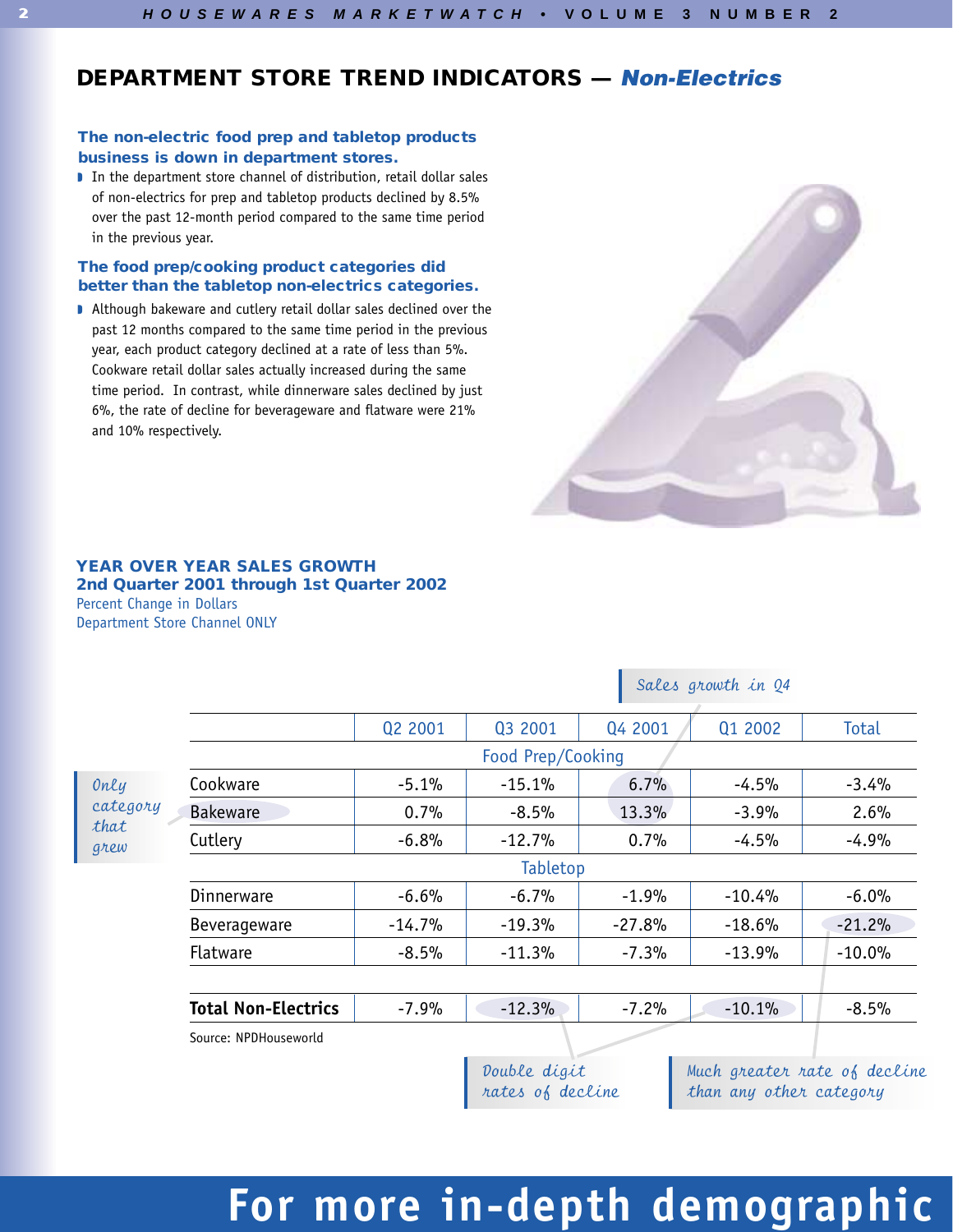# **DEPARTMENT STORE TREND INDICATORS —** *Kitchen Electrics*

### **Sales of kitchen electrics stagnated over the past year.**

In the department store channel of distribution, retail dollar sales of kitchen electrics grew by a mere 0.2% over the past 12-month period compared to the same time period in the previous year.

#### **Four kitchen electrics categories grew at double-digit rates.**

 $\blacksquare$  Retail dollar sales of four kitchen electric categories  $\rightharpoonup$  deep fryers, slow cookers, electric griddles and coffee makers grew at double digit rates, 91.9%, 45.1%, 42.9% and 10% respectively, during the most recent 12-month time period compared to the same time period in the previous year.

#### **Four kitchen electric categories declined at double-digit rates.**

Retail dollar sales of four kitchen electric categories  $-$  citrus juicers, food steamers, juice extractors and breadmakers declined at double-digit rates, 17.8%, 20.8%, 24.6% and 29.7%, in the most recent 12-month time period compared to the same time period in the previous year.

### Sales almost doubled

**3**

|                                              |                                  | Q2 2001  | Q3 2001  | Q4 2001  | Q1 2002  | Total    |
|----------------------------------------------|----------------------------------|----------|----------|----------|----------|----------|
| <b>YEAR OVER YEAR</b><br><b>SALES GROWTH</b> | Deep Fryers                      | 40.7%    | 80.3%    | 131.4%   | 77.0%    | 91.9%    |
| 2nd Quarter 2001                             | <b>Slow Cookers</b>              | 2.0%     | 48.7%    | 82.5%    | 28.1%    | 45.1%    |
| through<br>1st Quarter 2002                  | Electric Griddles                | 51.0%    | 15.0%    | 58.5%    | 37.9%    | 42.9%    |
| Percent Change in Dollars                    | <b>Auto Drip Coffeemakers</b>    | 7.6%     | 15.1%    | 11.8%    | 4.5%     | 10.0%    |
| Home Specialty Channel ONLY                  | Electric Woks                    | $-14.0%$ | 3.6%     | 30.7%    | 13.2%    | 9.6%     |
|                                              | <b>Toaster Ovens</b>             | 1.7%     | 4.9%     | 17.9%    | 3.1%     | 8.0%     |
| Sales<br>increased                           | Can Openers                      | $-5.7%$  | $-11.1%$ | 23.5%    | $-14.2%$ | 2.5%     |
| in all                                       | <b>Food Processors</b>           | 11.8%    | 3.6%     | 0.6%     | $-10.7%$ | 1.0%     |
| four                                         | Electric Skillets                | $-18.0%$ | $-1.6%$  | 11.5%    | 9.2%     | 1.0%     |
| quarters                                     | <b>Hand Mixers</b>               | 5.1%     | $-5.6%$  | 7.7%     | $-13.8%$ | 0.1%     |
| Have                                         | <b>Espresso Machines</b>         | $-29.5%$ | $-15.4%$ | 13.2%    | 12.6%    | $-1.9%$  |
|                                              | <b>Stand Mixers</b>              | $-2.1%$  | $-17.5%$ | $-0.2%$  | 5.1%     | $-2.8%$  |
| indoor<br>grills                             | <b>Electric Indoor Grills</b>    | $-4.0%$  | $-7.0%$  | 3.8%     | $-20.4%$ | $-3.9%$  |
| lost their                                   | <b>Toasters</b>                  | $-12.7%$ | $-8.9%$  | 4.7%     | $-10.8%$ | $-6.1%$  |
| luster?                                      | Coffee Grinders                  | 2.5%     | $-8.0%$  | 0.7%     | $-18.4%$ | $-5.0%$  |
|                                              | <b>Rice Cookers</b>              | $-5.3%$  | $-17.4%$ | 8.9%     | $-11.5%$ | $-5.3%$  |
| Sales                                        | <b>Blenders</b>                  | $-4.8%$  | $-16.3%$ | $-3.0%$  | $-10.0%$ | $-8.3%$  |
| decreased<br>in all                          | Waffle Irons/<br>Sandwich Makers | $-2.9%$  | $-10.0%$ | $-3.3%$  | $-25.8%$ | $-8.9%$  |
| four                                         | Citrus Juicers                   | 15.2%    | $-8.8%$  | $-26.7%$ | $-36.9%$ | $-17.8%$ |
| quarters                                     | <b>Food Steamers</b>             | $-16.0%$ | $-6.8%$  | $-24.7%$ | $-37.6%$ | $-20.8%$ |
|                                              | Juice Extractors                 | $-21.6%$ | $-30.0%$ | $-18.3%$ | $-30.2%$ | $-24.6%$ |
| Growth in Q4,<br>decline the                 | <b>Breadmakers</b>               | $-36.8%$ | $-12.6%$ | $-26.5%$ | $-44.6%$ | $-29.7%$ |
| following                                    |                                  |          |          |          |          |          |
| guarter                                      | <b>Total Kitchen Electrics</b>   | $-2.4%$  | $-3.7%$  | 6.5%     | $-5.5%$  | 0.2%     |
|                                              | Source: NPDHouseworld            |          |          |          |          |          |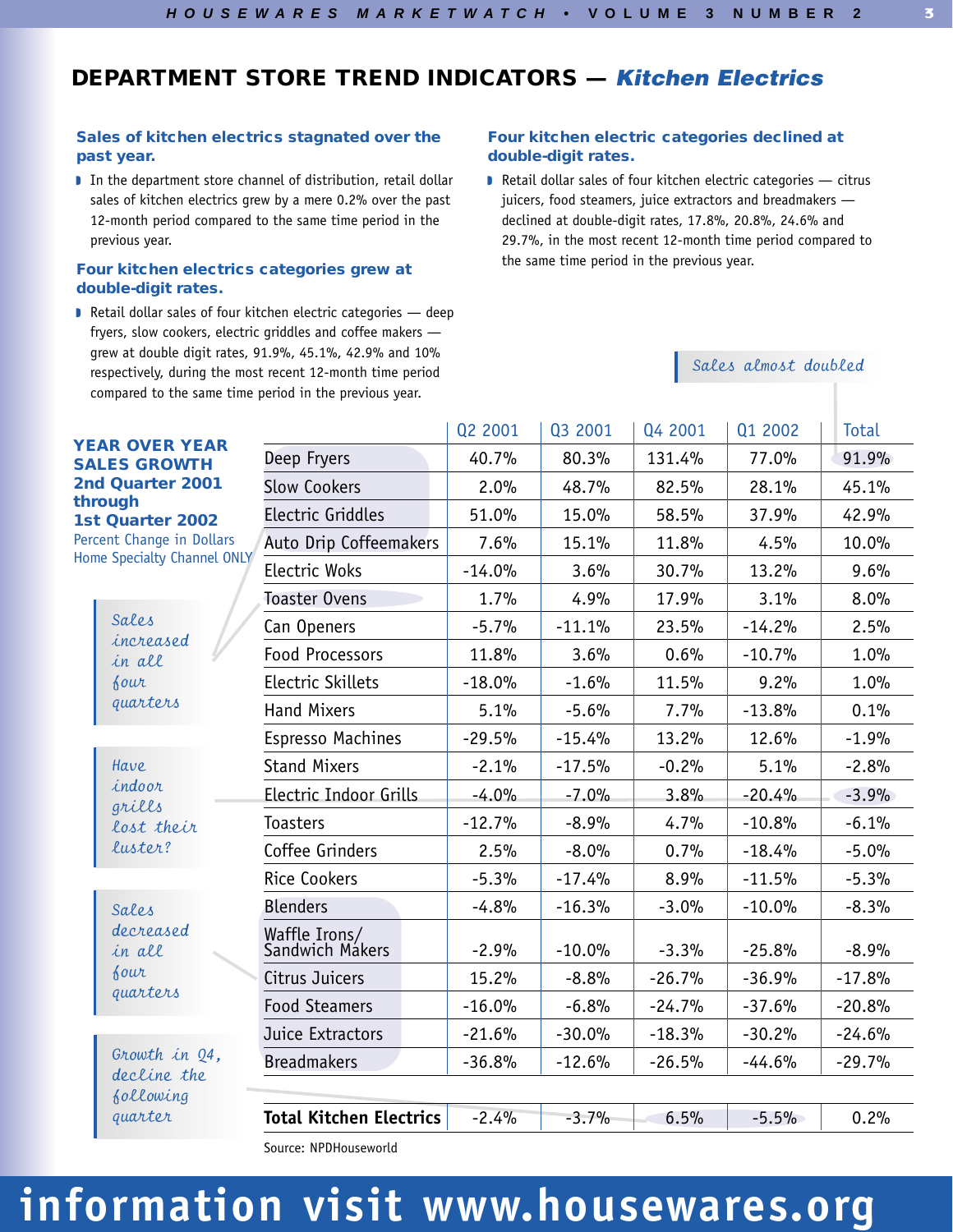# **DEPARTMENT STORE TREND INDICATORS —** *Personal Care Electrics*

#### **Sales of personal care electrics increased in the most recent 12-month period.**

In the department store channel of distribution, retail dollar sales of personal care electrics increased by 7.2% over the past 12-month period compared to the same time period in the previous year.

#### **The growth is coming from hair care and other personal care appliances, not from shavers.**

In this channel, retail dollar sales of shavers, trimmers and shaver parts declined in the most recent 12-month time period compared to the same time period in the previous year. Hair care appliances and other personal care items such as electric massagers and shower heads enjoyed year-over-year growth in retail dollar sales in the past 12 months.

## **YEAR OVER YEAR SALES GROWTH 2nd Quarter 2001 through 1st Quarter 2002**

Percent Change in Dollars Department Store Channel ONLY

#### **Curling irons/brushes were the superstars of personal care electrics.**

D Department store retail dollar sales of curling irons/brushes increased by a phenomenal 345% in the most recent 12-month time period compared to the same time period in the previous year.

|                     |                                                | Q2 2001  | Q3 2001  | Q4 2001  | Q1 2002  | Total    |  |  |  |  |  |
|---------------------|------------------------------------------------|----------|----------|----------|----------|----------|--|--|--|--|--|
|                     | <b>Shavers and Parts</b>                       |          |          |          |          |          |  |  |  |  |  |
|                     | Men's Electric Shavers                         | $-4.1%$  | $-33.8%$ | $-15.4%$ | $-9.1%$  | $-15.4%$ |  |  |  |  |  |
|                     | Electric Beard/<br>Moustache Trimmers          | $-50.3%$ | $-42.8%$ | $-24.0%$ | $-26.1%$ | $-34.0%$ |  |  |  |  |  |
|                     | Women's Electric Shavers                       | 0.0%     | 27.6%    | $-63.1%$ | $-68.4%$ | $-35.2%$ |  |  |  |  |  |
|                     | <b>Shaver Replacement Parts</b>                | 63.2%    | $-81.5%$ | $-71.4%$ | $-82.4%$ | $-82.4%$ |  |  |  |  |  |
|                     | Hair Care Appliances                           |          |          |          |          |          |  |  |  |  |  |
|                     | Curling Irons/Brushes                          | 20.0%    | 182.4%   | 807.6%   | 116.5%   | 345.5%   |  |  |  |  |  |
|                     | Electric Hair Clippers/<br><b>Trimmers</b>     | 8.6%     | 22.1%    | 53.4%    | 7.5%     | 26.3%    |  |  |  |  |  |
| Massagers           | Hair Dryers                                    | $-19.3%$ | $-23.6%$ | 38.0%    | $-6.4%$  | 1.3%     |  |  |  |  |  |
| account<br>for over | <b>Other Personal Care Appliances</b>          |          |          |          |          |          |  |  |  |  |  |
| $50\%$ of           | <b>Shower Heads</b>                            | $-22.2%$ | $-1.8%$  | 197.8%   | 108.3%   | 47.8%    |  |  |  |  |  |
| categories<br>sales | <b>Electric Massagers</b>                      | 33.5%    | 8.7%     | 16.5%    | 1.2%     | 16.3%    |  |  |  |  |  |
| volume              | Lighted Mirror                                 |          | $-32.2%$ | 16.9%    | 12.7%    | 5.2%     |  |  |  |  |  |
|                     | Oral Care &<br>Oral Care Replacements          | $-7.9%$  | $-15.0%$ | 27.0%    | $-20.6%$ | 2.2%     |  |  |  |  |  |
|                     |                                                |          |          |          |          |          |  |  |  |  |  |
|                     | <b>Total Personal</b><br><b>Care Electrics</b> | 6.9%     | $-10.4%$ | 15.4%    | $-8.2%$  | 7.2%     |  |  |  |  |  |
|                     | Source: NPDHouseworld                          |          |          |          |          |          |  |  |  |  |  |

 $Erratio$  growth pattern  $\blacksquare$  Sales took off in Q4

Amazing growth pattern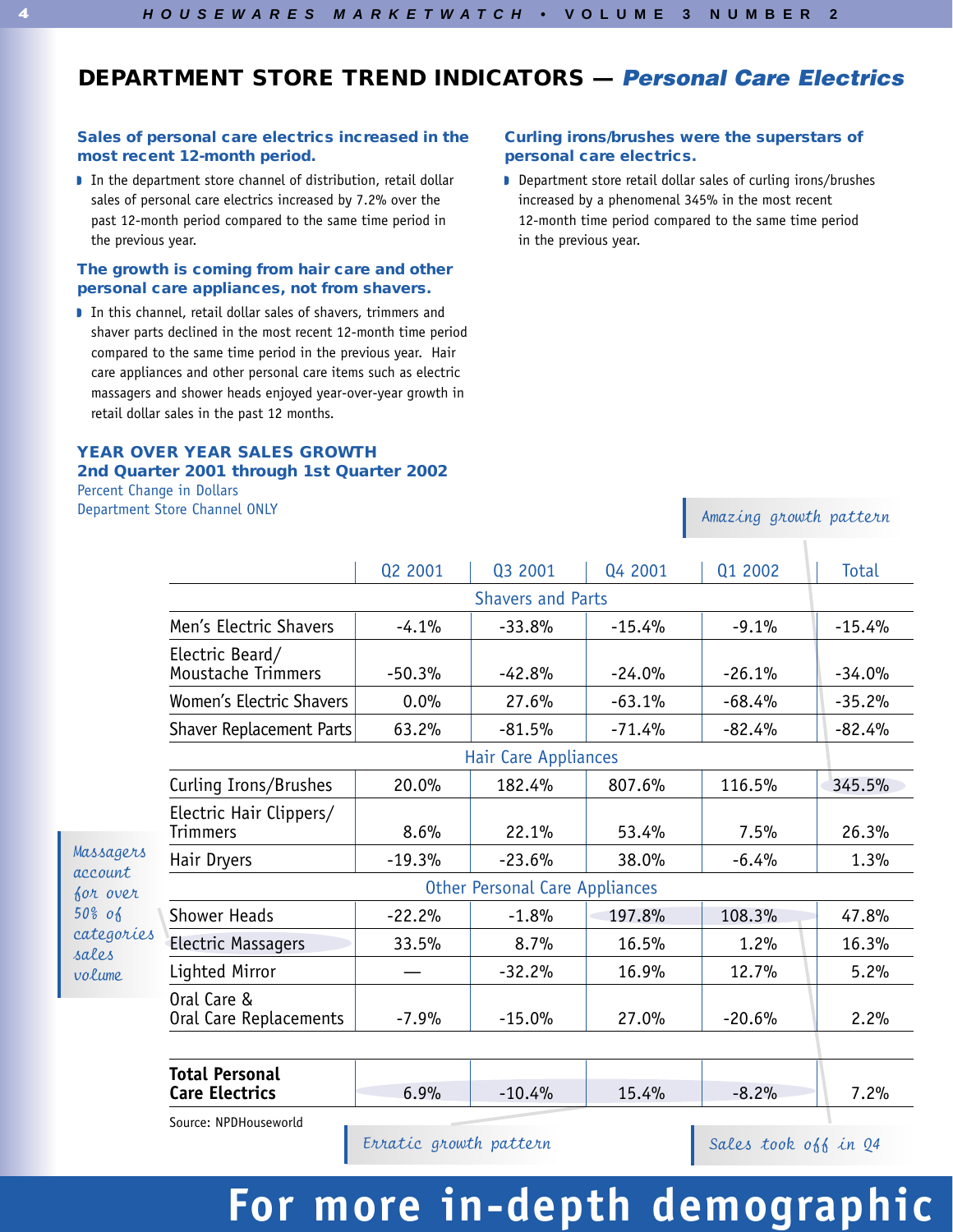## **DEPARTMENT STORE TREND INDICATORS —** *Electric Floor Care*

### **Sales of electric floor care products grew significantly in the most recent 12-month period.**

In the department store channel of distribution, retail dollar sales of electric floor care products grew by almost 50% during the most recent 12-month period compared to the same time period in the previous year.

#### **Three electric floor care categories grew at triple-digit rates.**

Retail dollar sales of carpet sweepers, hand vacuums and steam extractors grew at triple digit rates — 5600%, 270% and 121% respectively — during the most recent 12-month period compared to the same time period in the previous year.

### **YEAR OVER YEAR SALES GROWTH 2nd Quarter 2001 through 1st Quarter 2002**

Percent Change in Dollars Department Store Channel ONLY

#### **Department stores added one electric floor care category and dropped one in the past year.**

- Prior to 2001, department stores did not sell carpet sweepers. The exponential growth of 5600% seen in the carpet sweeper category was because department stores started selling carpet sweepers in 2001.
- D Department stores were selling wet/dry vacuums in 2000 and 1st Quarter 2001 (albeit, very small volumes) but dropped the product category in 2nd Quarter 2001.

Sales took off starting in Q3

New item in Department stores

|                         | Q2 2001  | Q3 2001    | 04 2001    | Q1 2002    | Total    |
|-------------------------|----------|------------|------------|------------|----------|
|                         |          |            |            |            |          |
| Carpet Sweepers         |          |            |            | 1200.0%    | 5600.0%  |
| <b>Hand Vacuums</b>     | 1.7%     | 91.4%      | 647.2%     | 175.6%     | 269.8%   |
| <b>Steam Extractors</b> | 20.9%    | 139.7%     | 188.9%     | 89.3%      | 120.9%   |
| <b>Stick Vacuums</b>    | $-23.7%$ | $-20.1%$   | 168.3%     | 135.6%     | 63.4%    |
| Upright Vacuums         | $-10.6%$ | 16.4%      | 57.5%      | 11.1%      | 19.1%    |
| Canister Vacuums        | $-17.1%$ | $-27.8%$   | 24.2%      | $-14.2%$   | $-9.9%$  |
| Wet/Dry Vacuums         | 100.0%   | $-100.0\%$ | $-100.0\%$ | $-100.0\%$ | $-50.0%$ |
|                         |          |            |            |            |          |
|                         |          |            |            |            |          |

| <b>Total Electric Floor Care</b> | 10.0% | 20.3% | 131.2% | 32.6% | 2% |  |
|----------------------------------|-------|-------|--------|-------|----|--|
| Courset NDDHouseworld            |       |       |        |       |    |  |

Source: NPDHouseworld

Sales increased 3 quarters in a row Department stores dropped this category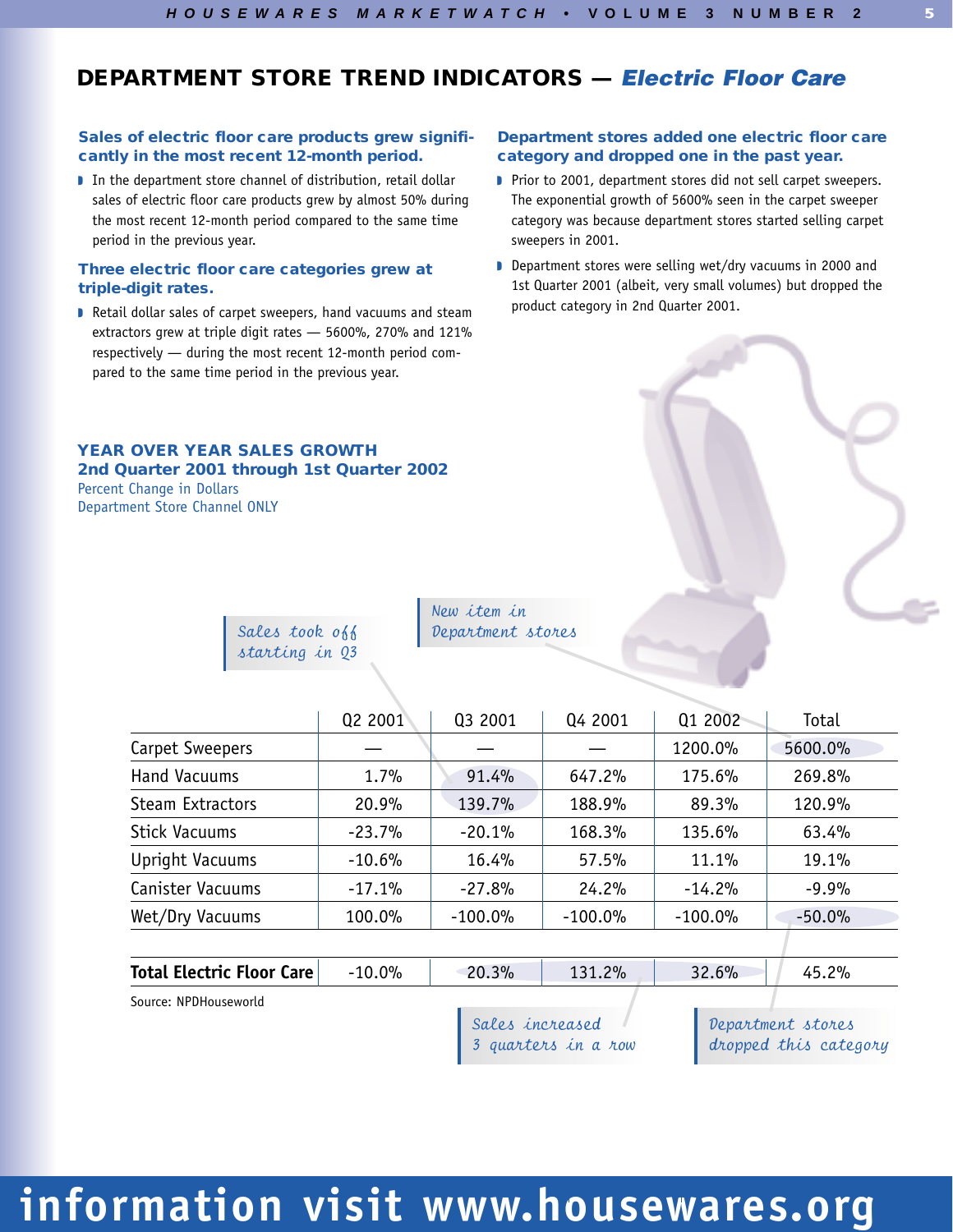# **DEPARTMENT STORE TREND INDICATORS —** *Household Electrics*

### **Sales of household electrics were down in department stores.**

In the department store channel, retail dollar sales of household electrics products declined by 3% during the most recent 12-month period compared to the same time period in the previous year.

#### **Irons are driving the decline in sales.**

I Irons — which account for 85% of household electrics sales volume in department stores — posted year-over-year retail dollar sales declines of almost 10% in the past 12 months.

#### **Home environment appliances are performing well.**

V Heaters, humidifiers and air purifiers posted triple-digit sales increases during the most recent 12-month period compared to the same time period in the previous year. Retail dollar sales of fans increased by almost 50%.



#### **YEAR OVER YEAR SALES GROWTH 2nd Quarter 2001 through 1st Quarter 2002** Percent Change in Dollars

Department Store Channel ONLY

| Accounts for 85% of<br>category sales volume               | Sales declines in<br>all 4 guarters |                             |                                         | Triple digit<br>growth rates |                                                          |
|------------------------------------------------------------|-------------------------------------|-----------------------------|-----------------------------------------|------------------------------|----------------------------------------------------------|
|                                                            | Q2 2001                             | Q3 2001                     | Q4 2001                                 | Q1 2002                      | <b>Total</b>                                             |
| Irons                                                      | $-10.0%$                            | $-13.4%$                    | $-3.9%$                                 | $-11.8%$                     | $-9.8%$                                                  |
|                                                            |                                     | Home Environment Appliances |                                         |                              |                                                          |
| <b>Heaters</b>                                             | 14.3%                               | 600.0%                      | 243.5%                                  | 277.8%                       | 258.1%                                                   |
| <b>Humidifiers</b>                                         | 37.5%                               | 219.0%                      | 261.7%                                  | 85.3%                        | 205.2%                                                   |
| Air Purifiers                                              | 364.7%                              | 219.8%                      | 200.8%                                  | 73.7%                        | 202.3%                                                   |
| Fans                                                       | 85.5%                               | 19.1%                       | $-50.0%$                                | 40.0%                        | 47.4%                                                    |
| <b>Water Filtration Devices</b><br>and Replacement Filters | $-39.8%$                            | $-48.0\%$                   | 53.0%                                   | $-4.3%$                      | $-17.2%$                                                 |
| Vaporizers                                                 | $-100.0%$                           |                             | $-50.0%$                                | 0.0%                         | $-50.0%$                                                 |
|                                                            |                                     |                             |                                         |                              |                                                          |
| <b>Total Household Electrics</b>                           | $-3.4%$                             | $-10.1%$                    | 10.0%                                   | $-8.2%$                      | $-3.0%$                                                  |
| Source: NPDHouseworld                                      |                                     |                             | Only quarter<br>when sales<br>increased |                              | Department stores<br>are getting out of<br>this category |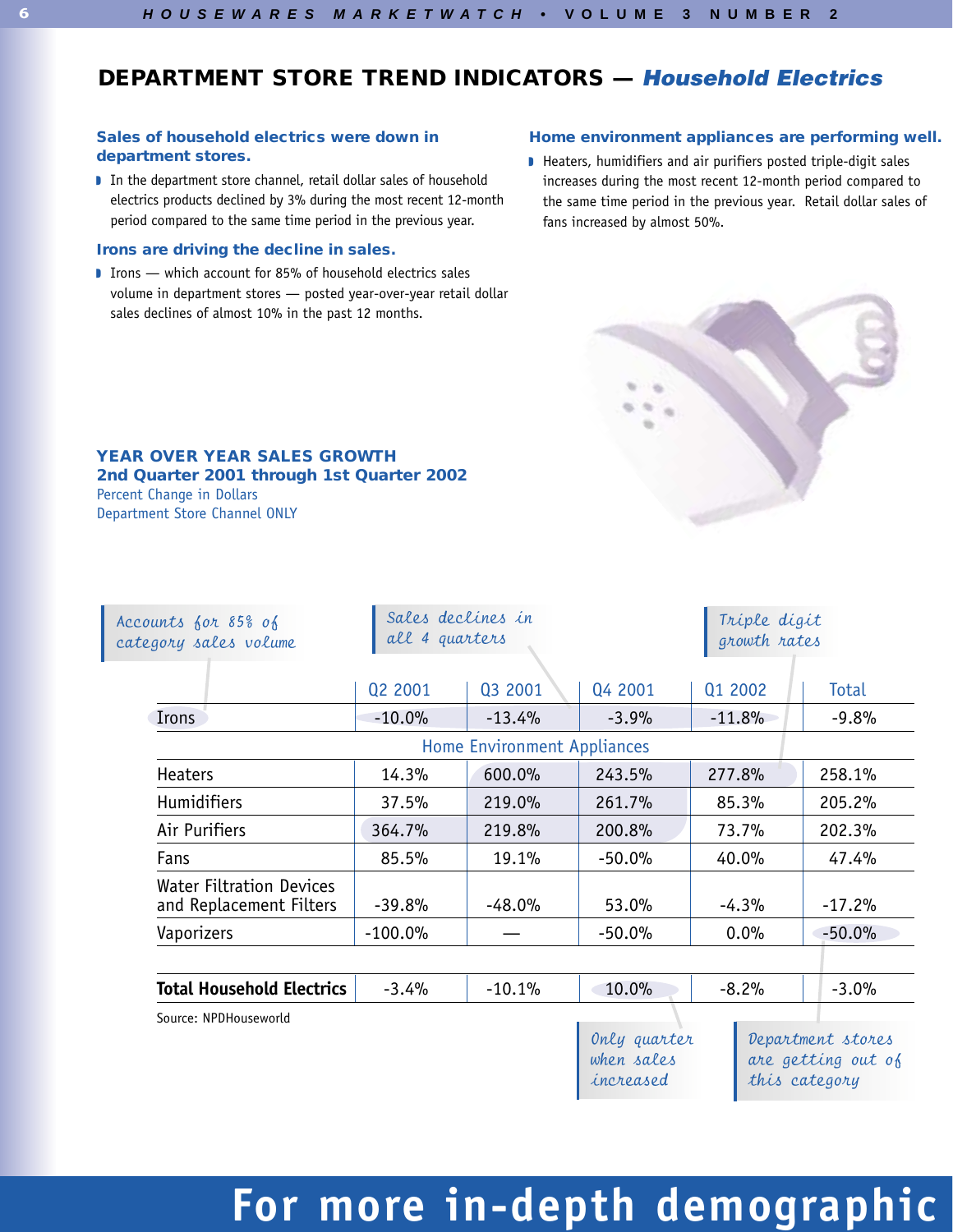## *HOW MANY OWN — Household Penetration*

**The majority of U.S.**

**Households own hair**

**dryers and toasters.**

- 88% of all U.S. households own at least one blow dryer
- 88% of all U.S. households own a toaster
- 1 72% of all U.S. households own a slow cooker
- G8% of all U.S. households own at least one curling iron/styler



7

## **Percent of Households Who Own**



Source: IHA Research by Riedel Marketing Group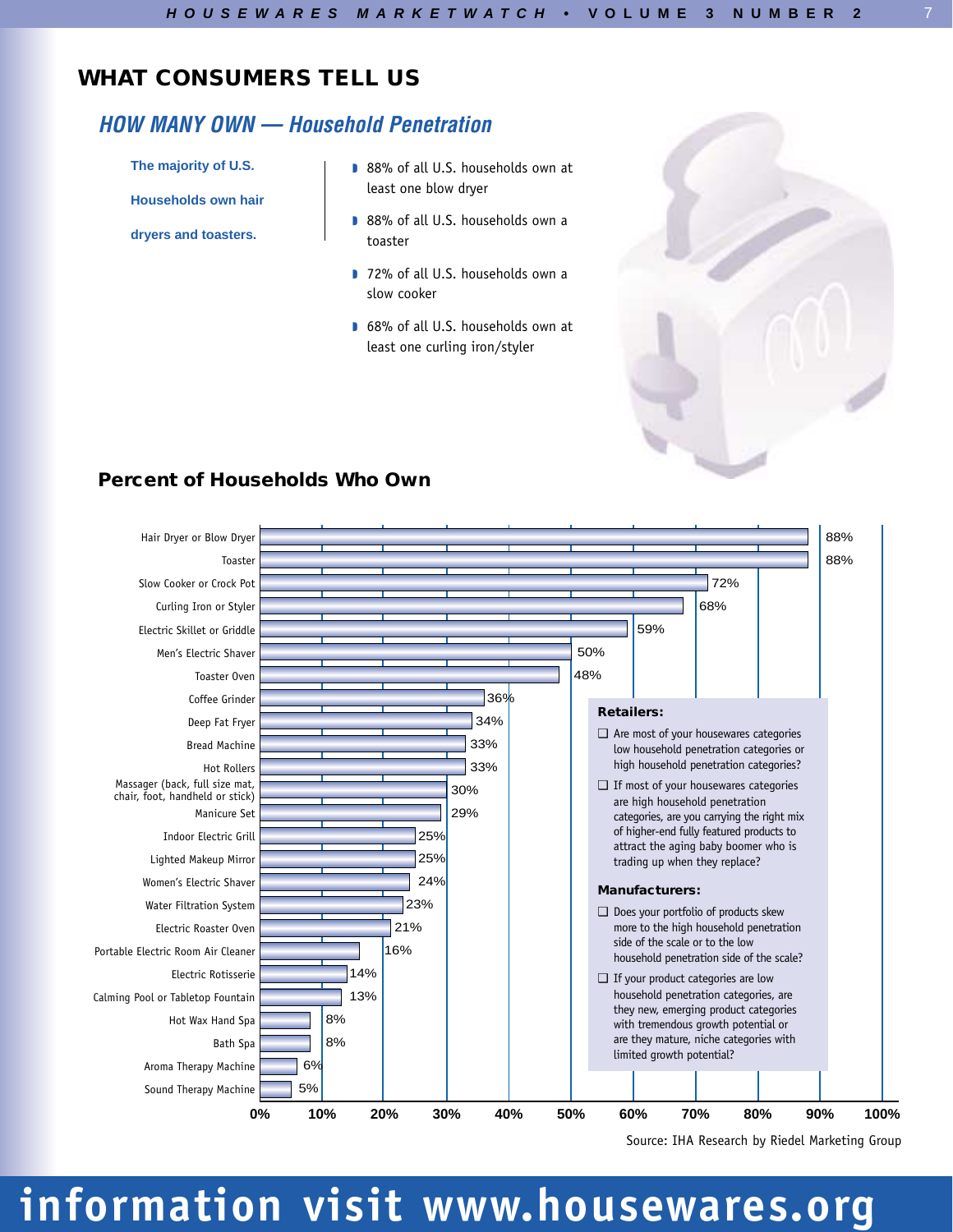## *WHAT THEY BOUGHT — Past Year Purchase Incidence*

**Only one of the 25 categories featured in this issue were purchased by more than 10% of U.S. households in the past year.**

- A larger percentage of U.S. households — 15% — bought a hair dryer in the past year than any of the other 25 categories
- **N** While the majority of U.S. households own a toaster, a fairly small percentage of households — 9% — purchased a toaster in the past year
- 52% of U.S. households did not purchase any of the 25 featured categories in the past year

### **Percent of Households Who Bought in Past Year**



Source: IHA Research by Riedel Marketing Group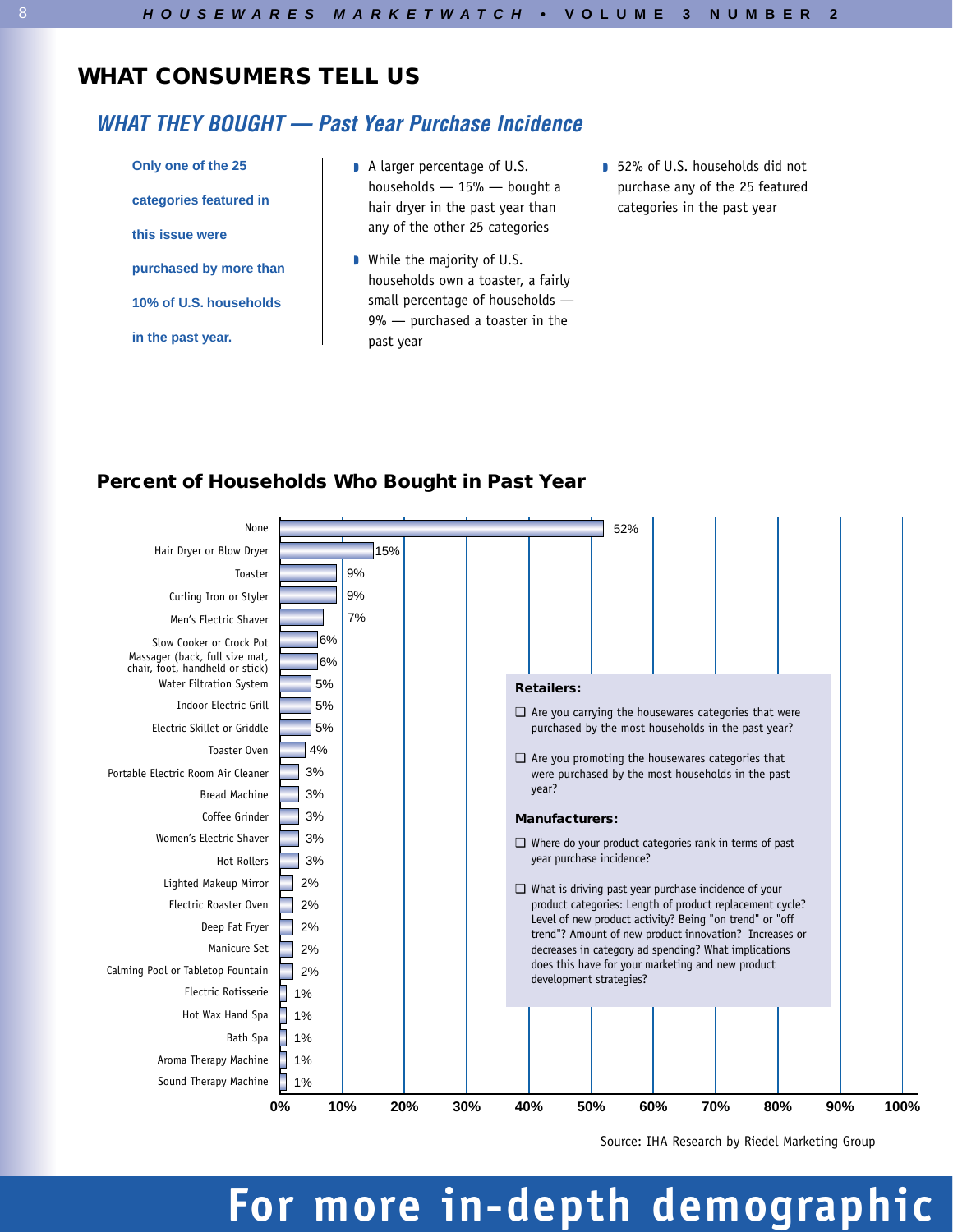# *PURCHASE FREQUENCY — Number of Years Between Purchases of Product Category*

**None of the 25 product categories featured in this issue are purchased frequently — water filtration systems have the shortest amount of time between purchases and deep fat fryers, manicure sets and electric rotisseries have the longest amount of time between purchases**

- **D** On average, households that own water filtration systems will purchase new water filtration systems every 4.6 years
- **I** Households that own sound therapy machines will be back in the market for a new sound therapy machine in about 5 years
- **I** Households that own a massager typically buy a new massager every 5 years

**Editor's Note:** Purchase frequency, computed by dividing 1 by "Past Year Purchase as a Percent of Household Penetration," shows how often the typical owner will be in the market for the product category either to replace or add to what they already own.

### **Past Year Purchase as a Percent of Household Penetration**

**Projected number of years between purchases**

9

| Deep Fat Fryer                                                    | 6%        |            |                   |                                                                                         |     |     |     | 17   |      |
|-------------------------------------------------------------------|-----------|------------|-------------------|-----------------------------------------------------------------------------------------|-----|-----|-----|------|------|
| Manicure Set                                                      | 7%        |            |                   |                                                                                         |     |     |     | 14.5 |      |
| Electric Rotisserie                                               | 7%        |            |                   |                                                                                         |     |     |     | 14   |      |
| Lighted Makeup Mirror                                             | 8%        |            | <b>Retailers:</b> |                                                                                         |     |     |     | 12.5 |      |
| Coffee Grinder                                                    | 8%        |            |                   | $\Box$ Are you missing sales by not promoting                                           |     |     |     | 12   |      |
| Toaster Oven                                                      | 8%        |            |                   | the product categories that rank highest                                                |     |     |     | 12   |      |
| Slow Cooker or Crock Pot                                          | 8%        |            |                   | on "Past Year Purchase as a Percent of                                                  |     |     |     | 12   |      |
| Electric Skillet or Griddle                                       | 8%        |            |                   | Household Penetration"?                                                                 |     |     |     | 11.8 |      |
| <b>Bread Machine</b>                                              | 9%        |            |                   | $\Box$ Are there any hot new product                                                    |     |     |     | 11   |      |
| <b>Hot Rollers</b>                                                | 9%        |            |                   | categories that you should be carrying<br>but are not?                                  |     |     |     | 11   |      |
| Electric Roaster Oven                                             | 10%       |            |                   | <b>Manufacturers:</b>                                                                   |     |     |     | 10.5 |      |
| Toaster                                                           | 10%       |            |                   |                                                                                         |     |     |     | 9.8  |      |
| Women's Electric Shaver                                           | 13%       |            |                   | $\Box$ Do your product categories have "Past Year<br>Purchase as a Percent of Household |     |     |     | 8    |      |
| <b>Bath Spa</b>                                                   | 13%       |            |                   | Penetration" of: 1) over 50%; 2) between                                                |     |     |     | 8    |      |
| Hot Wax Hand Spa                                                  | 13%       |            |                   | 25% and 50%; or 3) less than 25%?                                                       |     |     |     | 8    |      |
| Curling Iron or Styler                                            | 13%       |            |                   | If your product categories have "Past Year                                              |     |     |     | 7.6  |      |
| Men's Electric Shaver                                             | 14%       |            |                   | Purchase as a Percent of Household<br>Penetration" of over 50%, what is driving         |     |     |     | 7.1  |      |
| Calming Pool or Tabletop Fountain                                 | 15%       |            |                   | this high level of past year purchase                                                   |     |     |     | 6.5  |      |
| Aroma Therapy Machine                                             |           | 17%        | incidence?        |                                                                                         |     |     |     | 6    |      |
| Hair Dryer or Blow Dryer                                          |           | 17%        |                   |                                                                                         |     |     |     | 5.9  |      |
| Portable Electric Room Air Cleaner                                |           | 19%        |                   |                                                                                         |     |     |     | 5.3  |      |
| Indoor Electric Grill                                             |           | 20%        |                   |                                                                                         |     |     |     | 5    |      |
| Massager (back, full size mat,<br>chair, foot, handheld or stick) |           | 20%        |                   |                                                                                         |     |     |     | 5    |      |
| Sound Therapy Machine                                             |           | 20%        |                   |                                                                                         |     |     |     | 5    |      |
| Water Filtration System                                           |           | 22%        |                   |                                                                                         |     |     |     | 4.6  |      |
|                                                                   | 0%<br>10% | 20%<br>30% | 40%               | 50%                                                                                     | 60% | 70% | 80% | 90%  | 100% |

Source: IHA Research by Riedel Marketing Group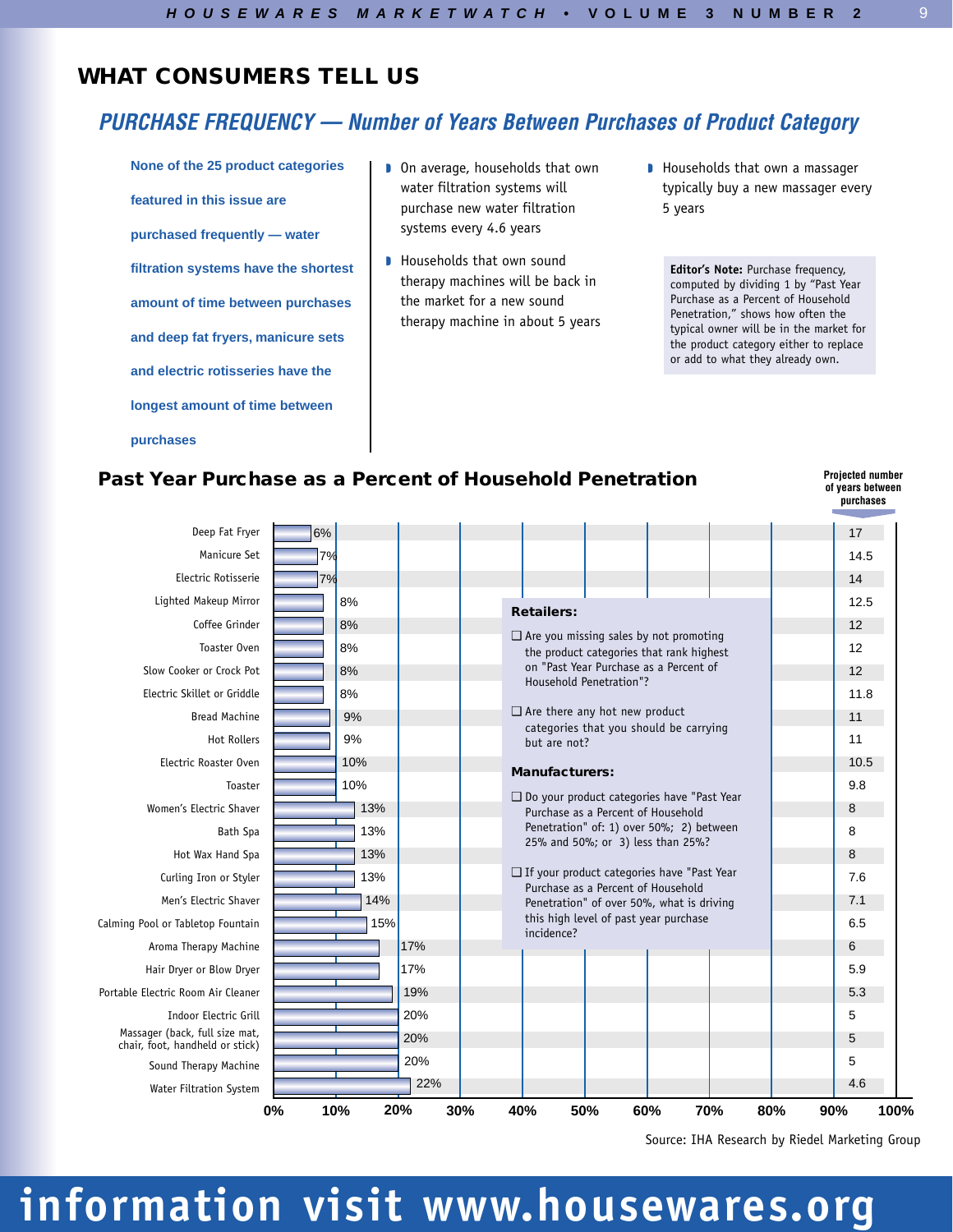## *WHAT TYPE OF HOUSEHOLD BOUGHT — Past Year Purchase Incidence by Household Type*

- **I** Households with children are **more** than 10% more likely to have purchased hair dryers, toasters, curling irons or stylers, men's electric shavers and massagers in the past year than total households
- **I** Households with no children are more than 10% more likely to have purchased water filtration systems
- **Single person households are more than** 10% more likely to have purchased indoor electric grills and at least 25% less likely to have purchased hair dryers, toasters, curling irons or stylers, men's electric shavers, massagers, slow cookers and water filtration systems

### **Past Year Purchase Incidence by Household Type Index vs. Total U.S.**

|                                                                      | Households (2+)<br>with No Children<br><b>Base: 458</b> | <b>Households</b><br>w/Children<br><b>Base: 382</b> | <b>Single Person</b><br><b>Households</b><br><b>Base: 154</b> |
|----------------------------------------------------------------------|---------------------------------------------------------|-----------------------------------------------------|---------------------------------------------------------------|
| None                                                                 | 104                                                     | 86                                                  | 118                                                           |
| Hair Dryer or Blow Dryer                                             | 89                                                      | 135                                                 | 51                                                            |
| Toaster                                                              | 94                                                      | 122                                                 | 66                                                            |
| Curling Iron or Styler                                               | 101                                                     | 124                                                 | 44                                                            |
| Men's Electric Shaver                                                | 89                                                      | 141                                                 | 38                                                            |
| Slow Cooker or Crock Pot                                             | 104                                                     | 108                                                 | 72                                                            |
| Massager<br>(back, full size mat, chair,<br>foot, handheld or stick) | 93                                                      | 129                                                 | 55                                                            |
| <b>Water Filtration System</b>                                       | 114                                                     | 100                                                 | 65                                                            |
| Indoor Electric Grill                                                | 97                                                      | 96                                                  | 125                                                           |

Source: IHA Research by Riedel Marketing Group

**Note:** Past year purchase incidence by household type could not be computed for 17 our of the 25 product categories because the sample size was too small to obtain reliable data.

**Editor's Note:** To determine which demographic group is most likely to buy in the future, it is useful to look at the percent of past year purchasers in each demographic group in relation to a larger group. The purpose of this comparison is to identify the demographic groups that have a disproportionately large percent of past year purchasers relative to the larger group. This comparison is done through the use of an index number. The "Past Year Purchase Incidence by Household Type" index is derived by dividing the percent of past year purchasers of a particular product category by the percent of the total sample. For example, 51.6% of past year purchasers of hair dryers live in households with kids. 38.2% of the total sample of 1000 live in households with kids. Divide 51.6 by 38.2 and you get an index number of 135. An index of 135 means that households with kids are 35% more likely to have purchased hair dryers in the past year which means that households with kids are a demographic group that is more likely to buy hair dryers in the future.

Please go to **www.housewares.org** for a description of the demographic characteristics of each household type.

#### **Retailers:**

- ❑ Are the product categories you are carrying consistent with the consumer who shops your stores?
- ❑ Should a particular product category be carried by every one of your stores, regardless of demographics?
- ❑ Are there cross-promotional opportunities between product categories that are bought by the same type of person?

#### **Manufacturers:**

- ❑ Who is the target consumer for your product categories?
- ❑ Do all of your product categories have the same target market or do they appeal to different consumer demographics?
- ❑ Are there cross-promotional opportunities between your various product categories?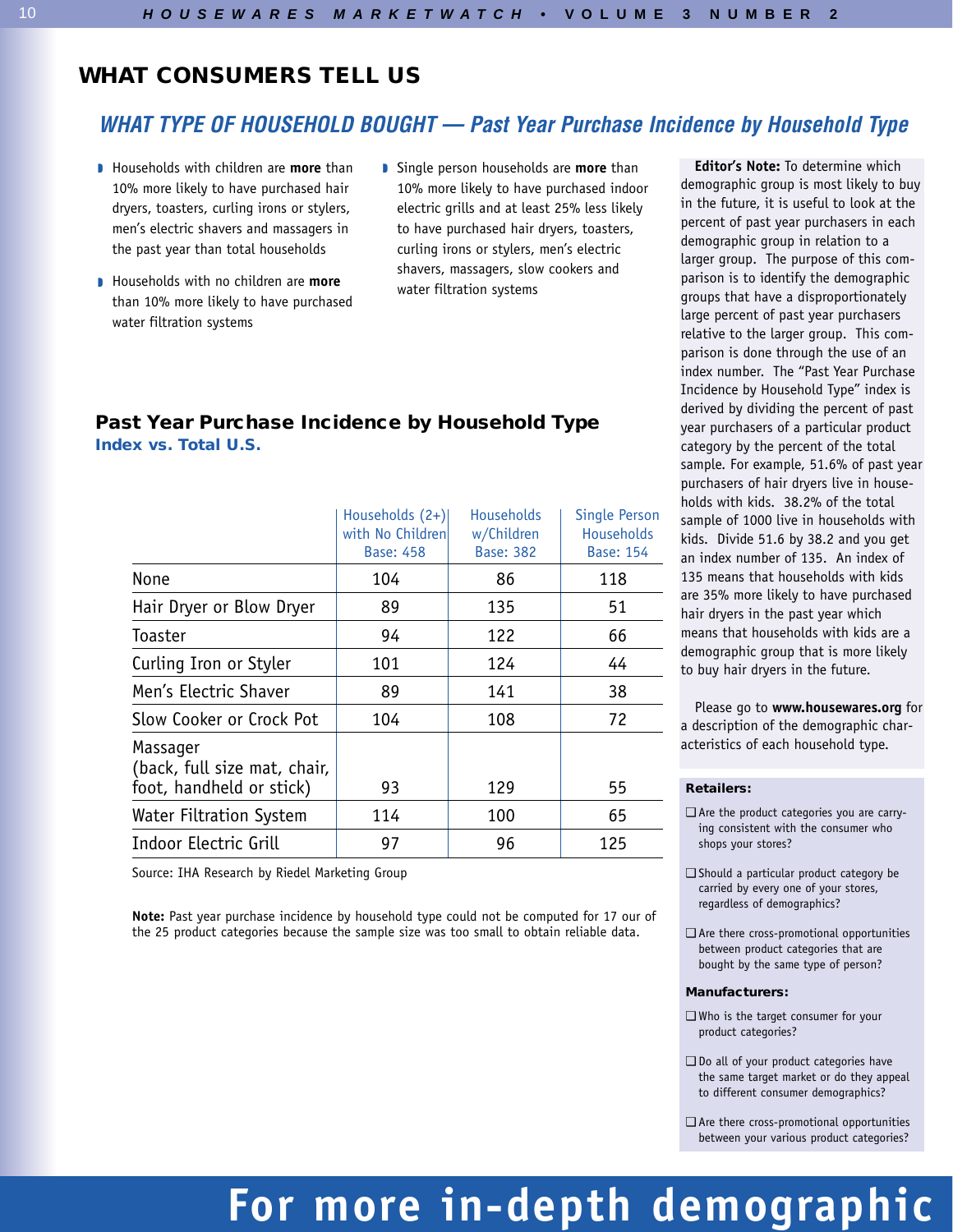# *WHAT WILL THEY BUY — Likelihood of Planned Purchase*

**Repeat purchases are**

**infrequent for the 25**

**featured categories.**

- 12% of U.S. households will definitely or probably purchase indoor electric grills within the next year
- **I** Likewise, 12% of U.S. households are planning to purchase coffee grinders within the next year
- **11% of U.S. households will definitely** or probably purchase an electric roaster within the next year

11

## **Likelihood of Planned Purchase**

### **(% of U.S. households that definitely or probably will buy in the next year)**



Source: IHA Research by Riedel Marketing Group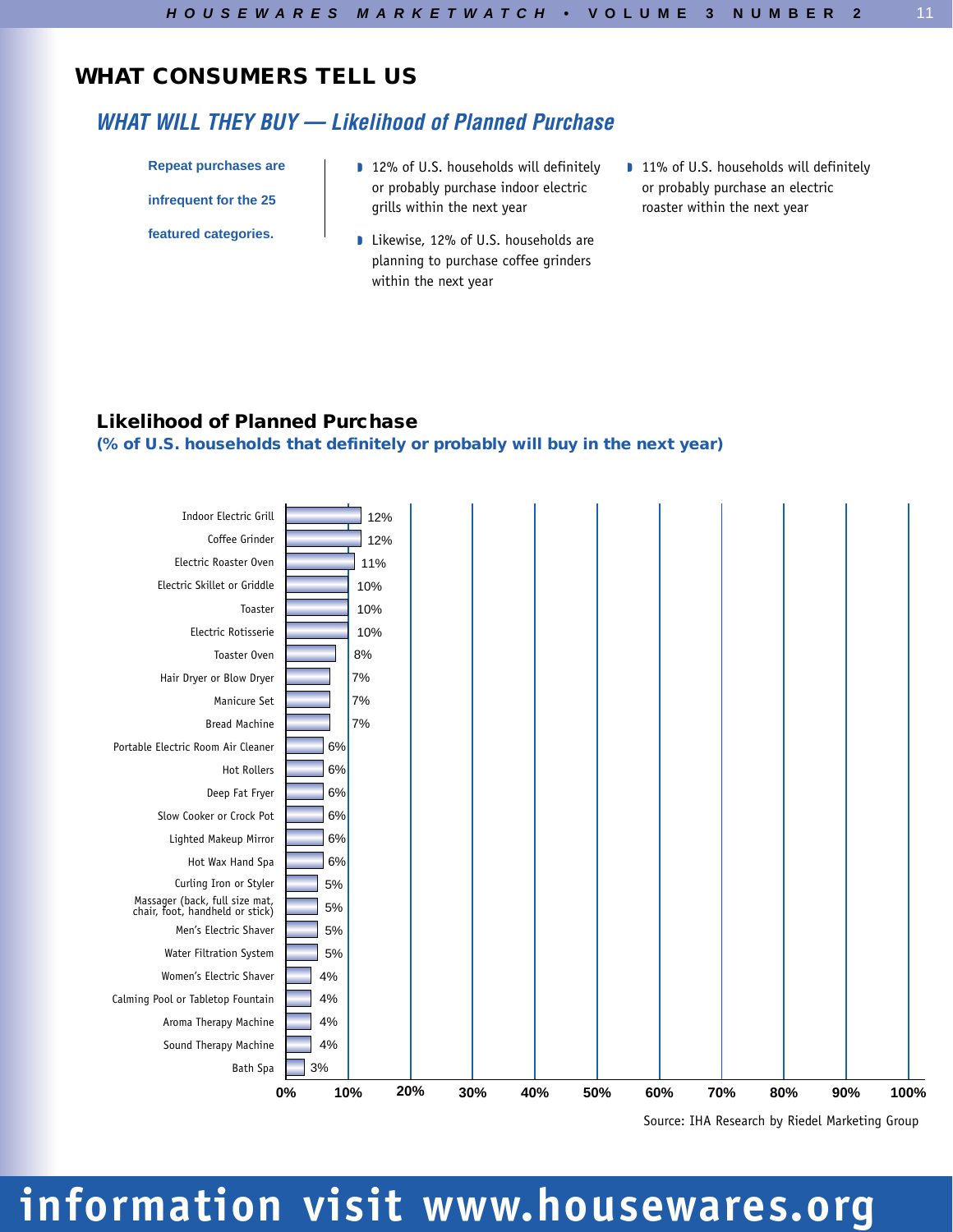## **OWNERSHIP AND PURCHASE TRENDS**

## *HOW MANY MORE OWN NOW THAN IN 2000? Changes in Household Penetration from 2000 to 2002*

**A larger percentage of U.S. households own toasters, electric skillets/griddles, toasters, manicure sets and coffee grinders than did in 2000. Toaster ovens, toasters and electric skillets/griddles enjoyed the greatest increases in household penetration.**

**59% of U.S. households now own an electric skillet or griddle. In 2000, 39%\* of households owned one.**

**Introductions of new electric** griddles by several small appliance manufacturers spurred consumer awareness of and interest in the category.

#### **48% of U.S. households now own a toaster oven compared to 26%\* in 2000.**

**Manufacturers report that consumers** are trading up and over, from highend toasters to low-priced toaster ovens, and from low-end toaster ovens to top-of-the-line countertop toaster ovens with convection capabilities.



## **Percent of Households who Own**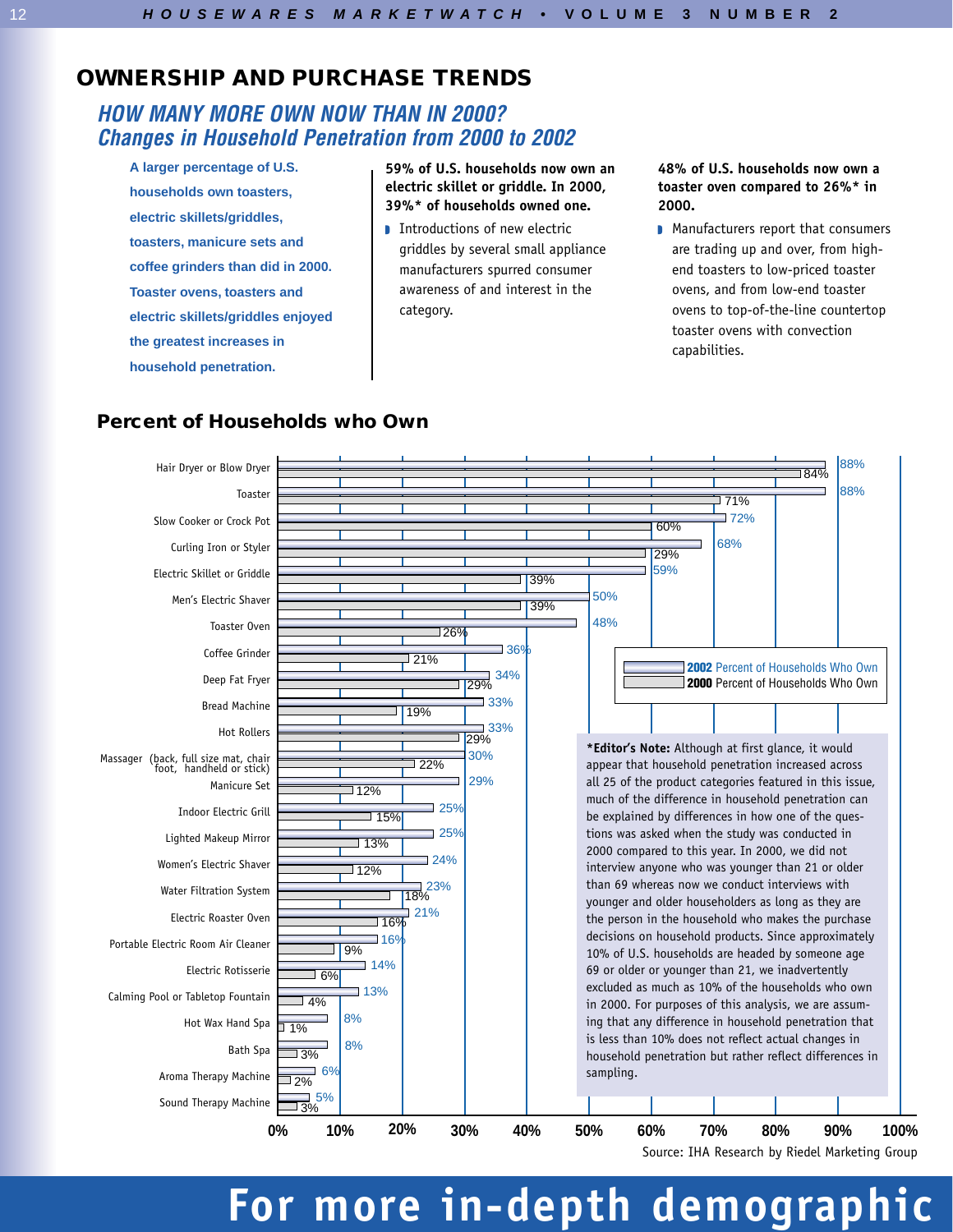## **OWNERSHIP AND PURCHASE TRENDS**

## *HOW MANY HOUSEHOLDS PURCHASED NOW THAN IN 2000? Changes in Annual Purchase Incidence from 2000 to 2002*

**For all but five of the 25 categories featured in this issue, a significantly smaller percentage of U.S. households purchased in the 2001-2002 time period than did in the 1999-2000 time period when the**

**economy was still going strong.**

- 15% of U.S. households purchased a hair dryer in the past year. 29% purchased a hair dryer in 1999- 2000.
- 9% of U.S. households purchased a toaster in 2000-2001 compared to 18% in 1999-2000.
- 9% of U.S. households purchased a curling iron or styler in the past year. 21% purchased a curling iron/styler in the 1999-2000.

## **Percent of Households Who Bought in the Past Year**